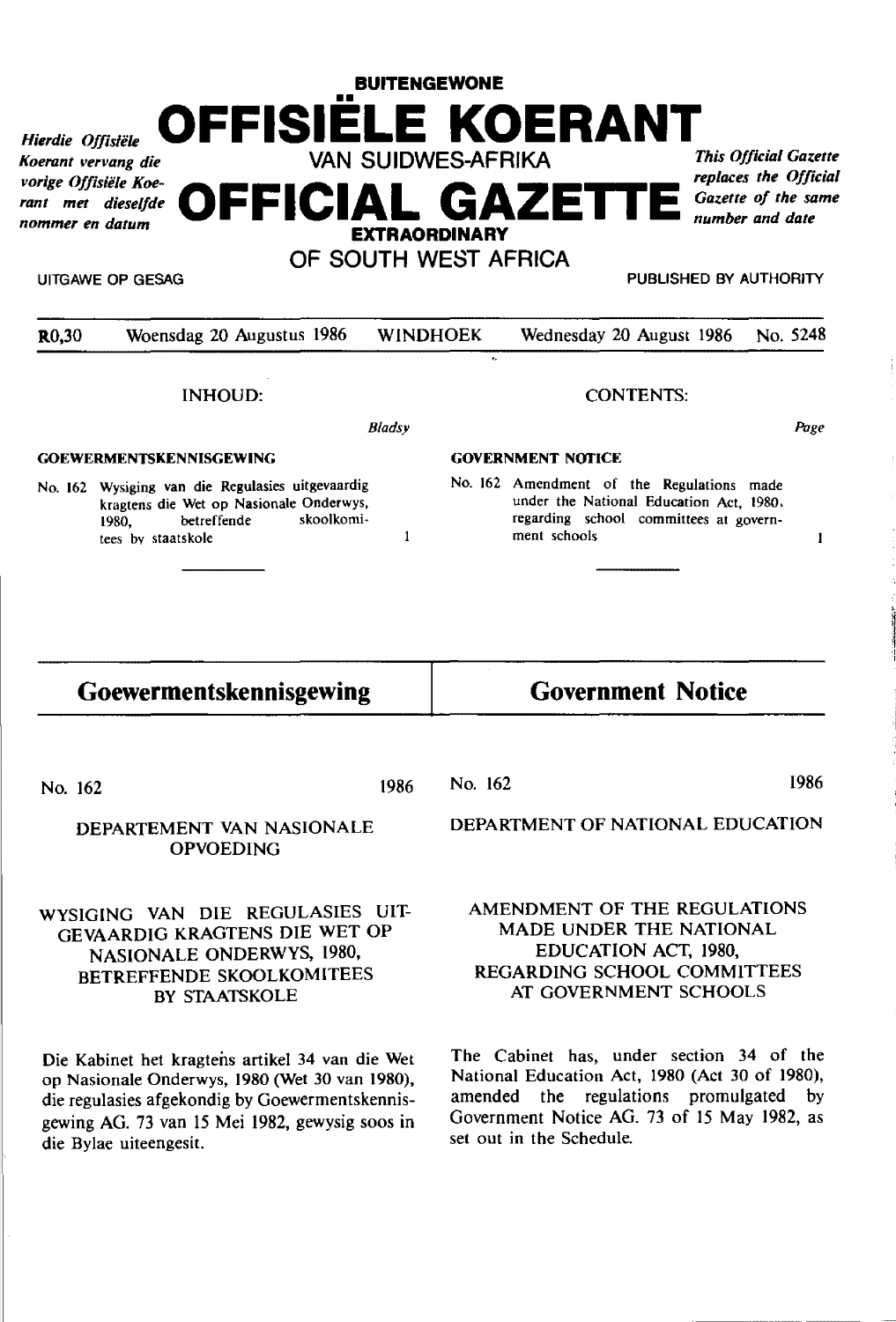## **BYLAE**

- 1. Regulasie 1 word hierby gewysig  $-$ 
	- (a) deur in die omskrywing van "ouer" die woorde "of die persoon wat verantwoordelik is vir die versorging of bewaring van so 'n kind" te skrap; en
	- (b) deur na. die omskrywing van "prinsipaal" die volgende omskrywing in te voeg:

" 'staatskool' 'n skool wat ingestel is en in stand gehou word, of geag word ingestel te wees en in stand gehou te word, kragtens artikel  $6(1)(b)$  of (c) van die Wet;".

- 2. Regulasie 2 word hierby gewysig  $-$ 
	- (a) deur in die Engelse teks in paragraaf (b) van subregulasie (1) die wood "person" deur die woord "member" te vervang; en
	- (b) deur subregulasie (2) te skrap.
- 3. Regulasie 3 word hierby deur die volgende regulasie vervang:

3. (1) Ni•mand is bevoeg om ingevolge regulasie  $2(1/\alpha)$  as 'n lid van 'n skoolkomitee verkies of aangewys te word nie, of indien aldus verkies of aangewys, om as sodanige lid te dien nie, indien hy  $-$ 

- (a) jonger as 25 jaar oud is;
- (b) te eniger tyd skuldig bevind is aan 'n misdryf waarvoor hy tot gevangenisstraf sonder die keuse van 'n boete gevonnis is, tensy hy algehele kwytskelding ontvang het, of tensy sodanige tydperk van gevangenisstraf minstens drie jaar voor die datum van sy verkiesing of aanwysing verstryk het;-
- ( c) kragtens die een of ander wet as 'n geestesongestelde persoon aangehou word;

## SCHEDULE

- 1. Regulation 1 is hereby amended  $-$ 
	- (a) by the insertion before the definition of "parent" of the following definition:

" 'government school' means any school established and maintained or deemed to have been established and to be maintained under section  $6(1)(b)$  or (c) of the Act; "; and

- (b) by the deletion in the definition of "parent" of the words "or the person who is responsible for the care or custody of such a child" .
- 2. Regulation 2 is hereby amended
	- (a) by the substitution in paragraph (b) of subregulation (I) for the word "person" of the word "member" ; and
	- (b) by the deletion of subregulation (2).
- 3. The following regulation is hereby substituted for regulation 3:

 $"$  3. (1) No person shall be qualified to be elected or designated as a member of a school committee in terms of regulation 2(1)(a), or if so elected or designated, to hold office as such a member, if he  $-$ 

- (a) is under 25 years of age;
- (b) has at any time been found guilty of an offence for which he was sentenced to imprisonment without the option of a fine, unless he has received a free pardon, or unless such term of imprisonment has expired at least three years prior to the date of his election or designation;
- (c) is detained as a mentally ill person under the provisions of any law;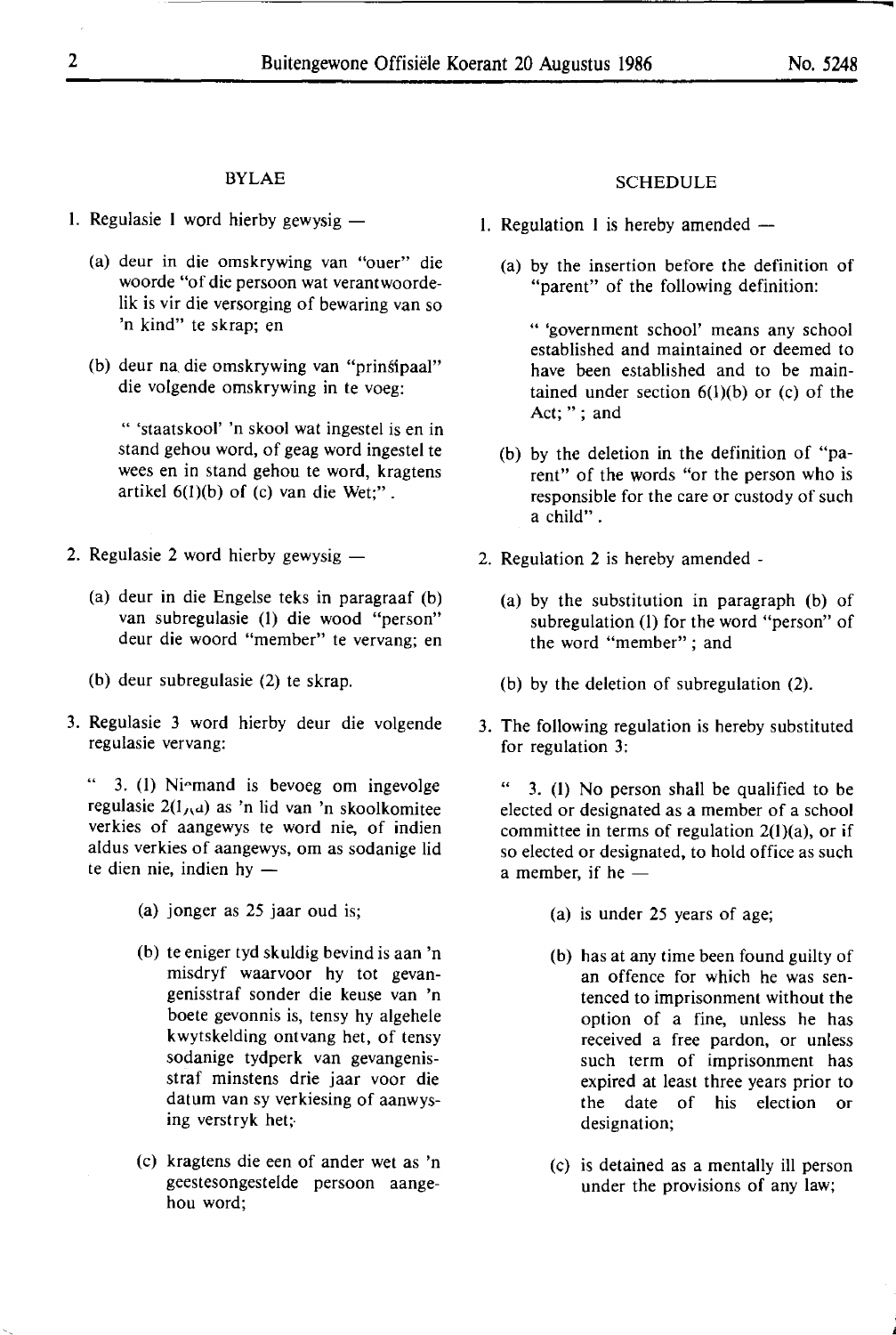- (d) 'n bearnpte in diens van die Departement of 'n diensdoende onderwyser by 'n staatskool of in enige ander hoedanigheid aan die Departement verbonde is;
- (e) die gade is van 'n diensdoende onderwyser wat verbonde is aan die staatskool ten opsigte waarvan die betrokke skoolkomitee verkies word;
- (0 'n lid is van die skoolkomitee van 'n ander skool ingestel of geregistreer kragtens die Wet of enige ander wet;
- (g) ingevolge regulasie 5(9)(a) onbevoeg is om by 'n verkiesing van lede van die skoolkomitee van die betrokke skool te stem.

(2) Niemand word deur die Sekretaris ingevolge regulasie 2(l)(b) as lid van 'n skoolkomitee aangewys nie, of indien aldus aangewys, dien as sodanige lid nie, indien hy aan 'n in paragraaf (a), (b), (c), (d), (e) of  $(f)$ van subartikel (1) bedoelde onbevoegdheid onderworpe is.

(3) 'n Lid van 'n skoolkomitee ontruim sy amp indien  $-$ 

- (a) hy skriftelik te kenne gee dat hy bedank;
- (b) hy ingevolge subregulasie (1) of (2), na gelang van die geval, onbevoeg word om as sodanige lid te dien;
- (c) hy van drie agtereenvolgende vergaderings van die skoolkomitee sonder verlof afwesig is;
- (d) die kind of kinders ten opsigte van wie sy naam in die in regulasie 5(3A) bedoelde toelatingsregister as ouer opgeneem is, die betrokke staatskool verlaat;
- (e) hy ingevolge subregulasie (4) van sy amp onthef word.
- (d) is an officer in the service of the Department or a serving teacher at a government school or attached to the Department in any other capacity;
- (e) is the spouse of a serving teacher who is attached to the government school in respect of which the school committee is elected;
- (f) is a member of the school committee of any other school established or registered under the Act or any other law;
- (g) is disqualified in terms of regulation 5(9)(a) to vote at an election of members of the school committee of the school concerned.

(2) No person shall be designated as a member of a school committee by the Secretary in terms of regulation  $2(1)(b)$ , or if so designated, hold office *as* such a member, if he is subject to a disqualification referred to in paragraph (a), (b), (c), (d), (e) or (f) of subregulation (I).

- (3) A member of a school committee shall vacate his office if  $-$ 
	- (a) he gives notice that he resigns;
	- (b) he becomes disqualified to hold office as such a member in terms of subregulation (1) or (2), as the case may be;
	- (c) he is absent without leave from three consecutive meetings of the school committee;
	- (d) the child or children in respect of whom his name has been entered as a parent in the admission register referred to in regulation 5(3A), leaves the government school concerned;
	- (e) he is removed from office in terms of subregulation (4).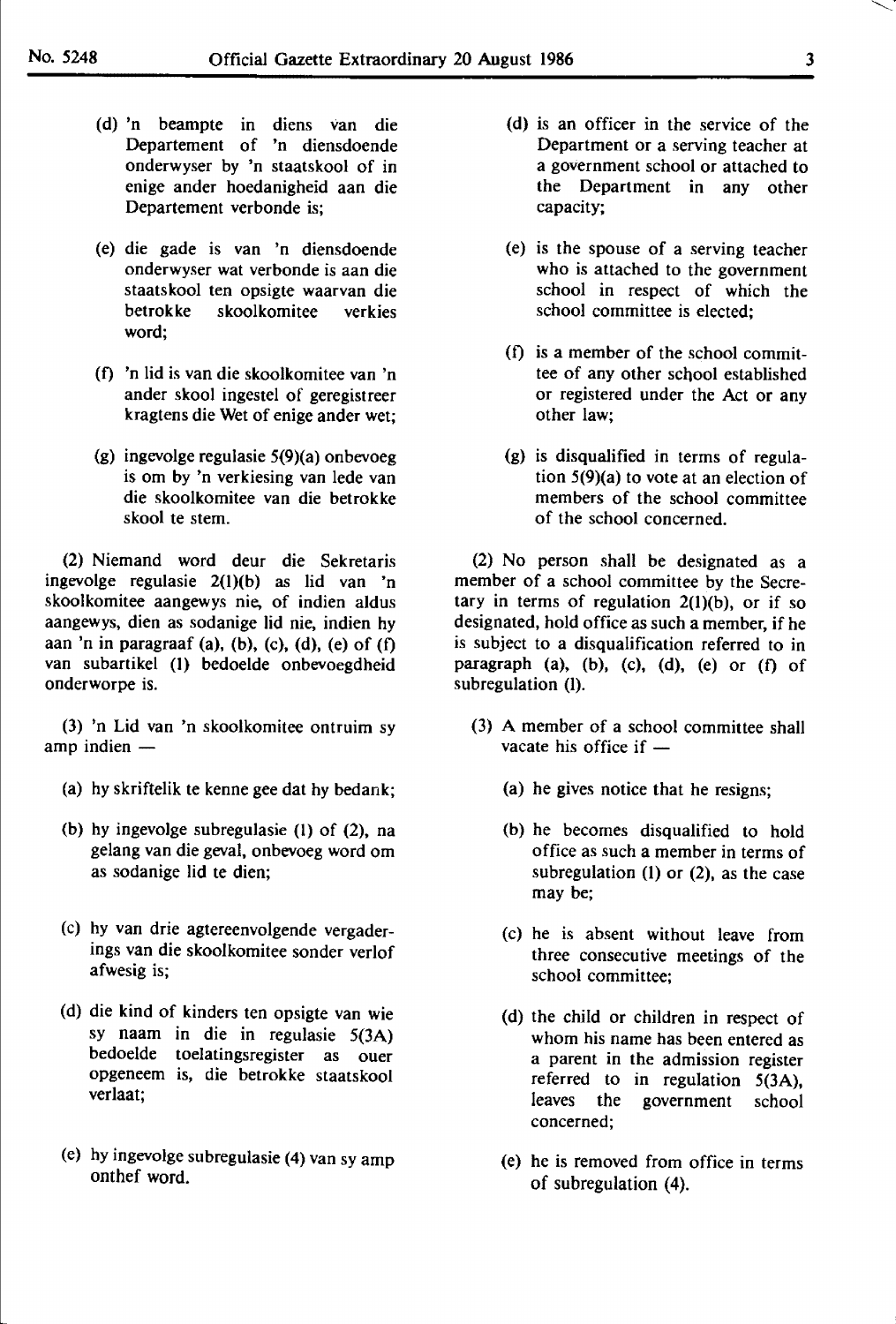( 4) 'n Lid van 'n skoolkomitee kan te eniger . tyd deur die Kabinet van sy amp onthef word indien die Kabinet van oordeel is dat die ; optrede of gedrag van die lid skadelik vir die -· welsyn of belange van die betrokke staatskool of die onderwys in die algemeen is. " .

- 4. Regulasie 5 word hierby gewysig -
	- (a) deur subregulasie (3) deur die volgende subregulasie te vervang:
		- "(3) (a) Geen persoon wat nie die ouer van 'n leerling van die betrokke skool is nie mag by 'n ouervergadering belê ingevolge subregulasie (2) teenwoordig wees nie, tensy hy by hierdie regulasies gemagtig word om so 'n vergadering by te woon.
			- (b) Die kworum van 'n ouervergadering bestaan uit 20 ouers. " ;
	- (b) deur na subregulasie (3) die volgende subregulasie in te voeg:

(3A) Die prinsipaal, of 'n diensdoende onderwyser by die betrokke skool deur die prinsipaal aangewys, moet die ouervergadering bywoon en die toelatingsregister wat ten opsigte van die leerlinge van die betrokke skool gehou word aan die voorsittende beampte beskikbaar stel. ";

(c) deur subregulasie (4) deur die volgende subregulasie te vervang:

" (4) By die aanvang van die vergadering moet die voorsittende beampte die aandag van die ouers vestig op die bepalings van  $-$ 

- (a) regulasie 2(l)(a);
- (b) subregulasies  $(1)$ ,  $(3)$  en  $(4)$  van regulasie 3; en
- (c) subregulasies  $(3)(a)$  en  $(9)$ . ";

(4) Any member of a school committee may at any time be removed from office by the Cabinet if the Cabinet is of the opinion that the conduct or behaviour of the member is harmful to the welfare or interests of the government school concerned or education in general. " .

- 4. Regulation 5 is hereby amended -
	- (a) by the substitution for subregulation (3) of the following subregulation:
		- "(3) (a) No person who is not the parent of a pupil of the school concerned, shall be present at a meeting of parents convened in terms of subregulation (2), unless he is authorised by these regulations to attend such a meeting.
			- (b) The quorum of a meeting of parents shall consist of 20 parents. " ;
	- (b) by the insertion after subregulation (3) of the following subregulation:

" (3A) The principal, or any serving teacher at the school concerned designated by the principal, shall attend the meeting of parents and make available to the presiding officer the admission register kept in respect of the pupils of the school concerned. " ;

(c) by the substitution for subregulation (4) of the following subregulation:

" (4) At the commencement of the meeting the presiding officer shall draw the attention of the parents to the provisions of  $-$ 

- (a) regulation  $2(1)(a)$ ;
- (b) subregulations {]), (3) and (4) of regulation 3; and
- (c) subregulations (3){a) and  $(9).$ ":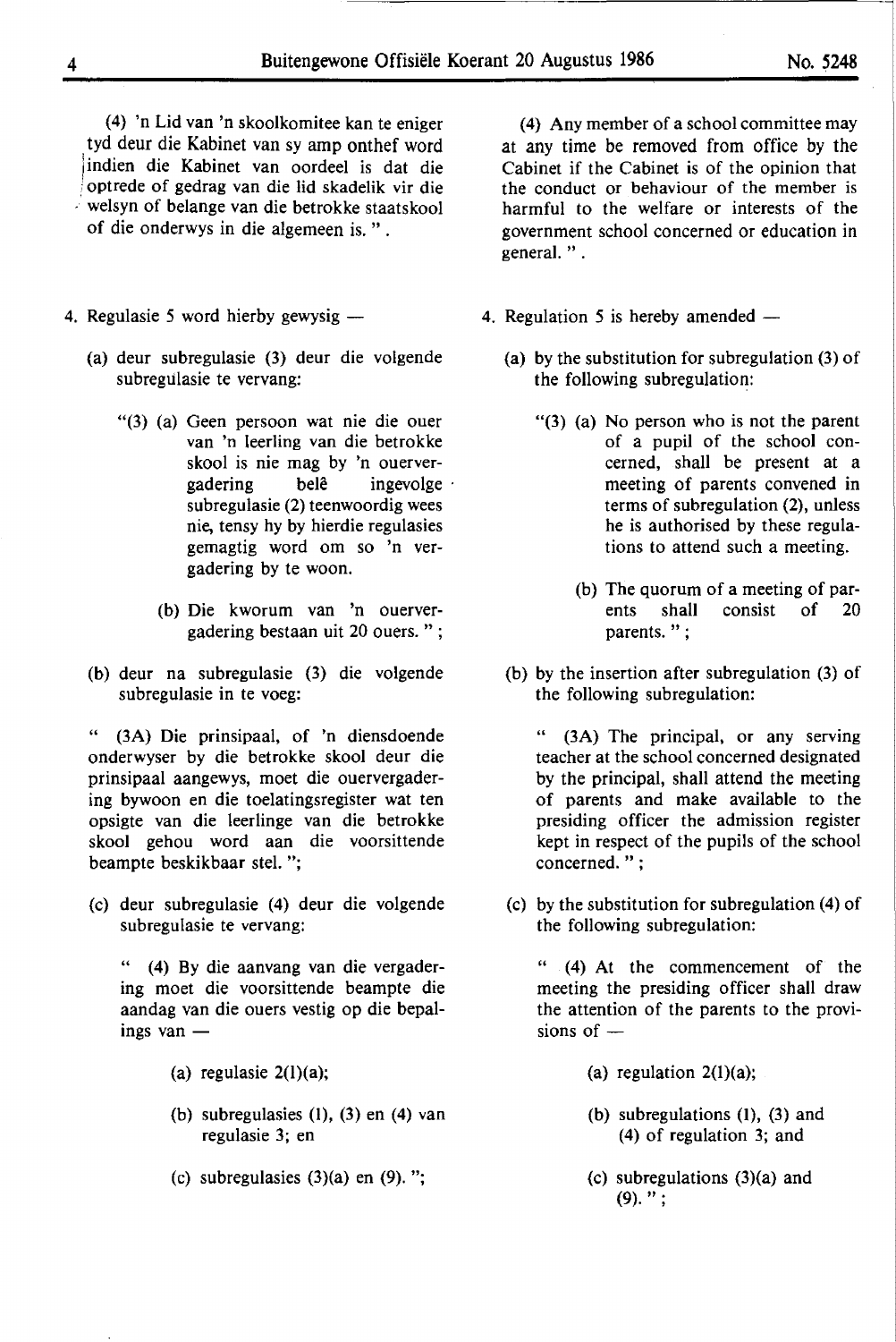- (d) deur subregulasie (9) deur die volgende subregulasie te vervang:
- " (9) (a) Elke ouer wie se naam in die in subregulasie (3A) bedoelde toelatingsregister verskyn as die ouer van 'n leerling wat tot die betrokke skool toegelaat is  $-$ 
	- (i) is geregtig om deel te neem aan 'n verkiesing van lede van 'n skoolkomitee;
	- (ii) het soveel stemme as die aantal skoolkomiteelede wat verkies moet word, maar hy mag nie meer as een stem op 'n bepaalde kandidaat uitbring nie.
	- (b) Enige geskil aangaande die bevoegdheid van 'n persoon om by 'n verkiesing van lede van 'n skoolkomitee te stem, word deur die voorsittende beampte beslis. ";
- (e) deur paragraaf (b) van subregulasie (10) deur die volgende paragraaf te vervang:
	- "(b) bepaal na goeddunke die wyse waarvolgens stemming sal plaasvind; en"; en
- (f) deur subregulasie (12) deur die volgende subregulasie te vervang:

" (12) So gou doenlik na afloop van die ouervergadering en die aanwysing van lede (indien enige) deur die Sekretaris ingevolge regulasie 2, vergader die lede van die skoolkomitee onder voorsitterskap van die prinsipaal van die betrokke staatskool om 'n voorsitter en vise-voorsitter te kies.";

*5.* Die volgende regulasie word hierby na regulasie *5* ingevoeg:

- (d) by the substitution for subregulation (9) of the following subregulation:
	- " (9) (a) Each parent whose name appears in the admission register referred to in subregulation (3A) as a parent of a pupil admitted to the school  $concerned -$ 
		- (i) shall be entitled to vote at an election of members of a school cdmmittee;
		- {ii) shall have as many votes as the number of school committee members to be elected, but he may not cast more than one vote in respect of any particular candidate.
		- (b) Any dispute with regard to the qualification of a person to vote at an election of members of a school committee, shall be determined by the presiding officer.";
- (e) by the substitution for paragraph {b) of subregulation (10) of the following paragraph:
	- "(b) in his discretion determine the manner in which the voting shall be conducted; and" ; and
- (f) by the substitution for subregulation (12) of the following subregulation:

" (12) As soon as possible after the conclusion of the meeting of parents and the designation of members (if any) by the Secretary in terms of regulation 2, the members of the school committee shall meet under the chairmanship of the principal of the government school concerned to elect a chairman and vice-chairman. " .

5. The following regulation is hereby inserted after regulation 5: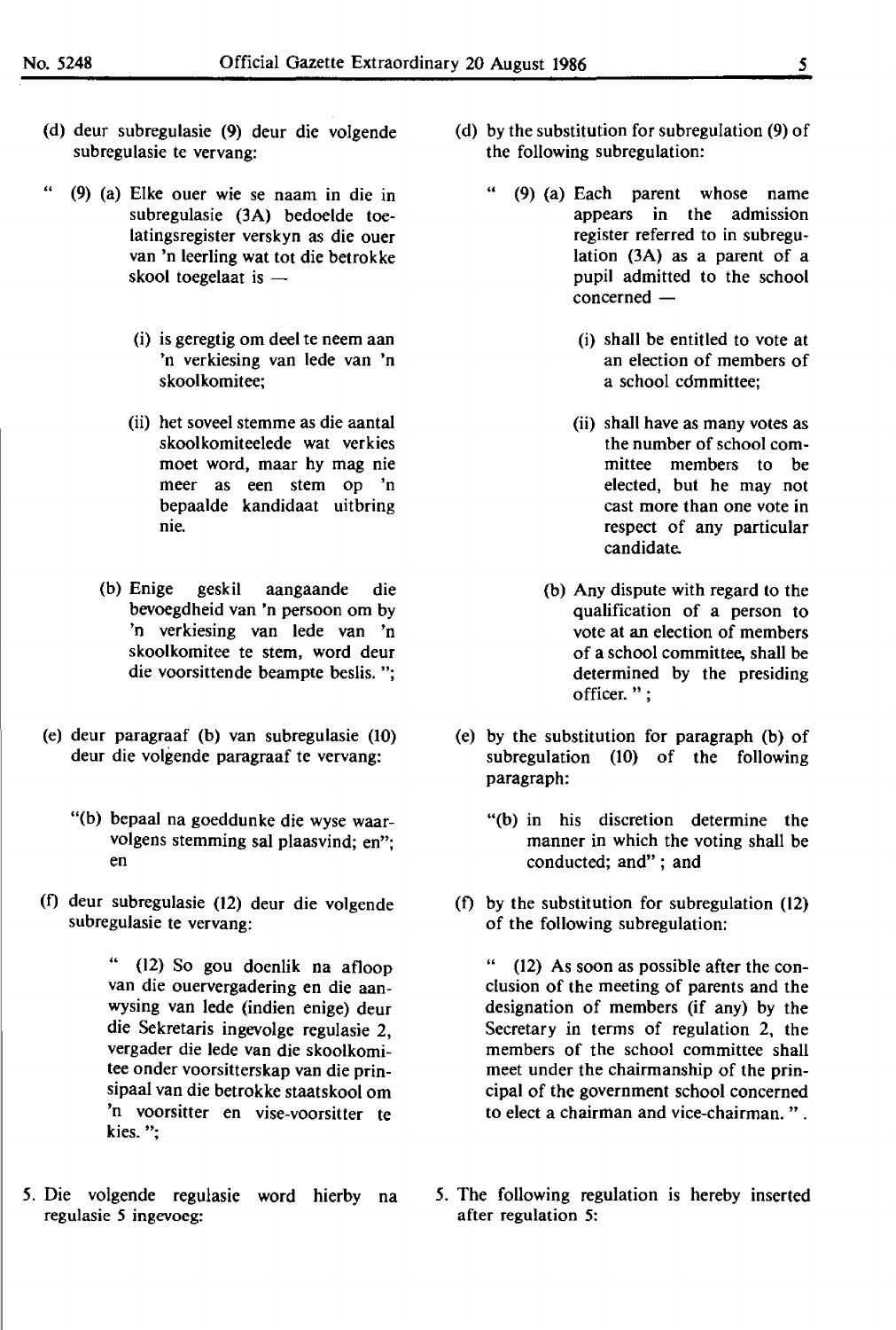#### *"Tersydestelling van verkiesing*

5A. (I) Die Kabinet kan te eniger tyd binne 'n tydperk van drie maande na die datum van 'n verkiesing van 'n skoolkomitee so 'n verkiesing ter syde stel indien daar na sy mening enige onreëlmatigheid by die hou van die verkiesing plaasgevind het.

(2) Indien 'n verkiesing ingevolge subregulasie (1) tersyde gestel is moet die verkiesing van 'n skoolkomitee opnuut plaasvind ooreenkomstig die bepalings van hierdie regulasies.

(3) Ondanks die tersydestelling van 'n verkiesing ingevolge subregulasie (I) word alle handelinge deur die betrokke skoolkomitee vóór sodanige tersydestelling verrig, wat nie strydig met die bepalings van die Wet of hierdie regulasies is nie, geag geldige handelinge te wees.".

- 6. Regulasie 6 word hierby gewysig  $-$ 
	- (a) deur in paragraaf (a) van subregulasie (1) die uitdrukking "regulasie 3(2)" deur die uitdrukking "regulasie 3(3)" te vervang; en
	- (b) deur subregulasie (2) deur die volgende subregulasie te vervang:

"  $(2)$  Ten einde 'n tussentydse vakature wat in die ledetal van 'n skoolkomitee ontstaan, te vul, moet die oorblywende lede 'n persoon benoem wat nie aan 'n in regulasie 3(1) bedoelde onbevoegdheid onderworpe is nie: Met dien verstande dat die aantal benoemde en aangewysde lede wat op 'n skoolkomitee dien nie die aantal verkose lede mag oorskry nie, in welke geval 'n skoolkomitee opnuut ingevolge hierdie regulasies saamgestel moet word." .

- 7. Regulasie 7 word hierby gewysig  $-$ 
	- (a) deur in subregulasie (3) die woorde "'n onderwyser of 'n beampte van die Departement" deur die woorde "'n beampte van die Departement wat nie 'n pos van onderwyser beklee nie" te vervang;

#### *"Setting aside of election*

5A. (1) The Cabinet may at any time within a period of three months of the date of an election of a school committee, set aside such election if in its opinion any irregularity occurred in conducting such election.

(2) If an election has been set aside in terms of subregulation (]) an election of a school committee shall be held afresh in terms of the provisions of these regulations.

(3) Notwithstanding the setting aside of an election in terms of subregulation (1), all acts performed by the school committee concerned prior to such setting aside, which are not inconsistent with the Act or these regulations, shall be deemed to be lawful acts. " .

- 6. Regulation 6 is hereby amended  $-$ 
	- (a) by the substitution in paragraph (a) of subsection (1) for the expression "regulation 3(2)" of the expression "regulation  $3(3)''$ ; and
	- (b) by the substitution for subregulation (2) of the following subregulation:

" (2) In order to fill an interim vacancy which occurs in the membership of a school committee the remaining members shall nominate a person who is not subject to a disqualification referred to in regulation 3(1): Provided that the number of nominated and elected members who serve on a school committee shall not exceed the number of elected members, in which event a school committee shall be constituted afresh in terms of these regulations. " .

- 7. Regulation 7 is hereby amended  $-$ 
	- **(a) by** the substitution in subregulation (3) for the words "a teacher or an officer of the Department" of the words "an officer of the Department who does not hold the post of a teacher";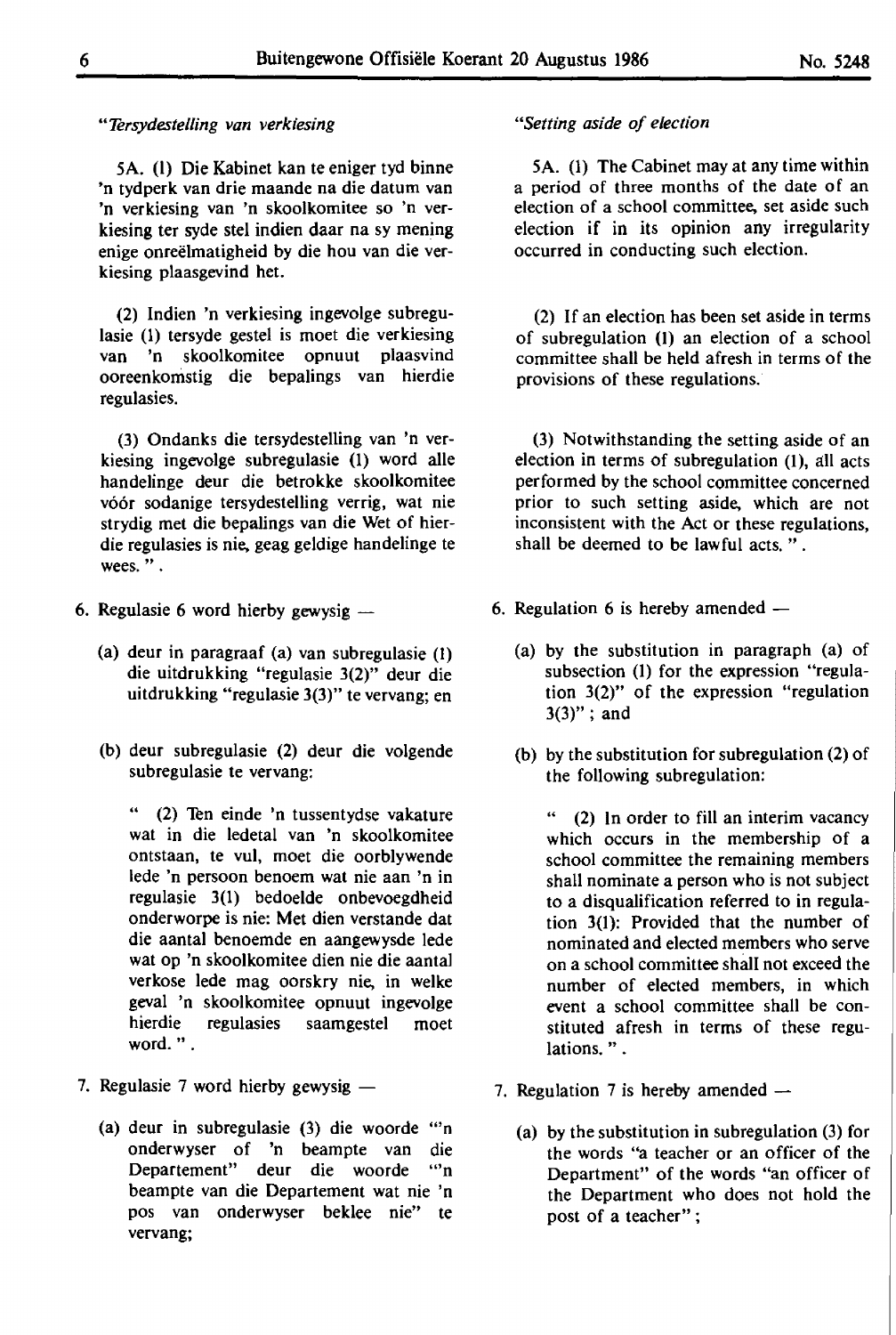- (b) deur in subregulasie (4) die woord "agt" deur die woord **"sewe"** te vervang;
- (c) deur in subregulasie (7) die woorde "agt" en "twaalr' deur, onderskeidelik, die woorde "sewe'' en "elf' te vervang; en
- (d) deur subregulasie (8) deur die volgende subregulasie te vervang:

" (8) Die prinsipaal van die betrokke staatskool en die superintendent van die koshuis, indien daar 'n koshuis aan sodanige skool verbonde is, moet alle vergaderings van 'n skoolkomitee bywoon, maar het nie die reg om by so 'n vergadering te stem nie. " .

8. Regulasie 9 word hierby deur die volgende regulasie vervang:

" 9. (1) Die bevoegdhede, pligte en funksies van 'n skoolkomitee is om ten opsigte van die staatskool waarvoor hy ingestel is of enige koshuis wat aan so 'n skool verbonde is  $-$ 

- (a) die Sekretaris te adviseer en aanbevelings te doen aangaande a $\varepsilon$ ngeleenthede wat die welsyn en belange van die betrokke skool of koshuis raak;
- (b) die Sekretaris te adviseer en aanbevelings te doen in verband met vertoë van ouers van kinders wat tot die betrokke skool of koshuis toegelaat is;
- (c) ondersoek in te stel na en verslag aan die Sekretaris te doen aangaande enige klag rakende die betrokke skool of koshuis;
- (d) die Sekretaris te adviseer oor die skorsing of uitsetting van 'n leerling uit die betrokke skool of 'n koshuis op grond van wangedrag: Met dien verstande dat die Sekretaris nie verplig is om sodanige advies te verkry wanneer die skorsing of uitsetting van 'n leerling deur hom oorweeg word nie;
- (b) by the substitution in subregulation (4) for the word "eight" of the word "seven" ;
- (c) by the substitution in subregulation (7) for the words "eight" and "twelve" of the words "seven" and "eleven", respectively; and
- (d) by the substitution for subregulation (8) of the following subregulation:

 $(8)$  The principal of the government school concerned and the superintendent of the hostel, if any hostel is attached to such a school, shall attend all meetings of a school committee, but shall not have the right to vote at such a meeting.".

8. The following regulation is hereby substituted for regulation 9:

9. (1) The powers, duties and functions of a school committee shall, in respect of the government school for which it has been established or any hostel attached to such a school, be  $-$ 

- (a) to advise the Secretary and make recommendations regarding matters which concern the welfare and interests of the school or hostel concerned;
- (b) to advise the Secretary and make recommendations in connection with representations by parents of children admitted to the school or hostel concerned;
- (c) to investigate and report to the Secretary with regard to any complaint affecting the school or hostel concerned;
- (d) to advise the Secretary on the suspension or expulsion of a pupil from the school or hostel concerned on the grounds of misconduct: Provided that the Secretary shall not be obliged to obtain such advice when the suspension or expulsion of a pupil is considered by him;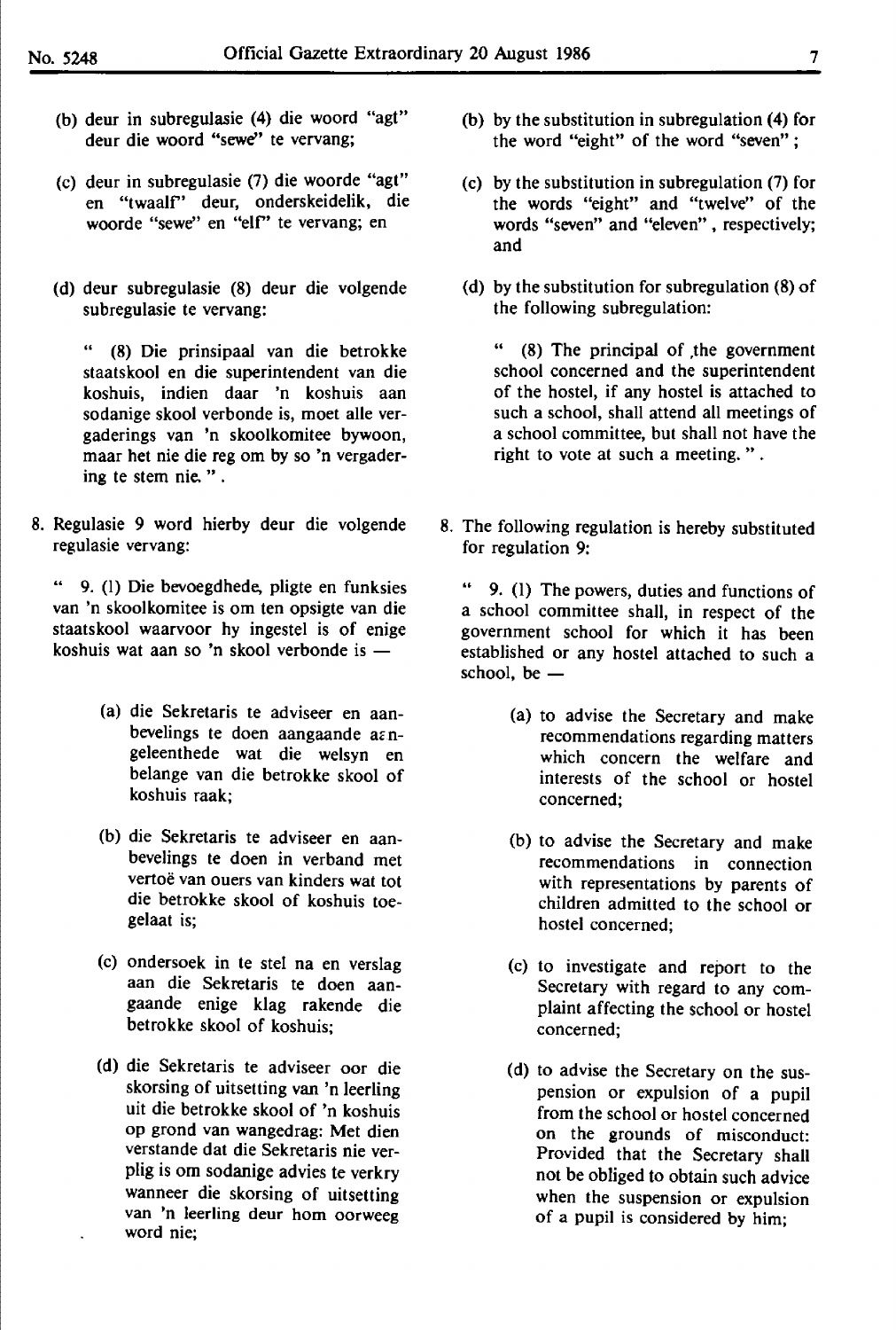- (e) oorweging te skenk aan inspeksieverslae en, wanneer nodig, by die Sekretaris aanbevelings te doen oor enige **saak** vermeld in of voortspruitend uit sodanige verslae: Met dien verstande dat 'n skoolkomitee nie oorweging kan skenk aan inspeksieverslae wat betrekking het op die professionele pligte van 'n onderwyser nie;
- (0 in die algemeen toesig te hou oor die geboue, terreine, omheinings en bybehore van die betrokke skool of koshuis;
- (g) die Sekretaris te adviseer oor enige tekortkominge betreffende die geboue, terreine, omheinings en bybehore bedoel in paragraaf (f);
- (h) beheer uit te oefen oor die skoolfonds soos voorgeskryf by die regulasies uitgevaardig met betrekking tot die beheer oor geld wat vir of met betrekking tot 'n staatskool ingesamel of andersins deur so 'n skool ontvang word of daaraan toeval;
- (i) enige taak uit te voer wat deur die Kabinet of die Sekretaris aan skoolkomitees in die algemeen of aan sodanige komitee in die besonder opgedra word.

(2) Indien die Sekretaris 'n skoolkomitee in kennis gestel het dat hy van voorneme is om enige advies, verslag of aanbeveling wat hy van die skoolkomitee ontvang het met betrekking tot 'n aangeleentheid in subregulasie (1) bedoel, in geheel of gedeeltelik te verontagsaam, kan die skoolkomitee vereis dat die Sekretaris sodanige advies, verslag of aanbeveling aan die Kabinet vir sy beslissing voorle en daarop le die Sekretaris bedoelde advies, verslag of aanbeveling aan die Kabinet voor.

(3) 'n Skoolkomitee mag horn nooit inmeng met die verrigting van die professionele pligte van die onderwysers van enige skool nie. " .

- (e) to give consideration to inspection reports and, when necessary, make recommendations to the Secretary on any matter mentioned in or<br>resulting from such reports: resulting from such reports: Provided that a school committee shall not give consideration to inspection reports relating to the professional duties of a teacher;
- (f) to supervise in general the buildings, sites, fences and accessories of the school or hostel concerned;
- (g) to advise the Secretary on any shortcomings regarding the buildings, sites, fences and accessories referred to in paragraph (f);
- (h) to exercise control over the school fund as prescribed by the regulations made in relation to the control of moneys collected for or in relation to any government school or otherwise received by or accrued to any such school;
- (i) to perform any task which the Cabinet or Secretary may direct school committees in general or such school committees in particular to perform.

(2) If the Secretary has notified a school committee that he intends to disregard, in whole or partially, any advice, report or recommendation received by him from the school committee in relation to any matter referred to in subregulation (1), the school committee may demand that the Secretary submits such advice, report or recommendation to the Cabinet for its determination, and the Secretary shall thereupon submit such advice, report or recommendation to the Cabinet.

(3) A school committee shall never interfere with the performance of the professional duties of the teachers at any school. " .